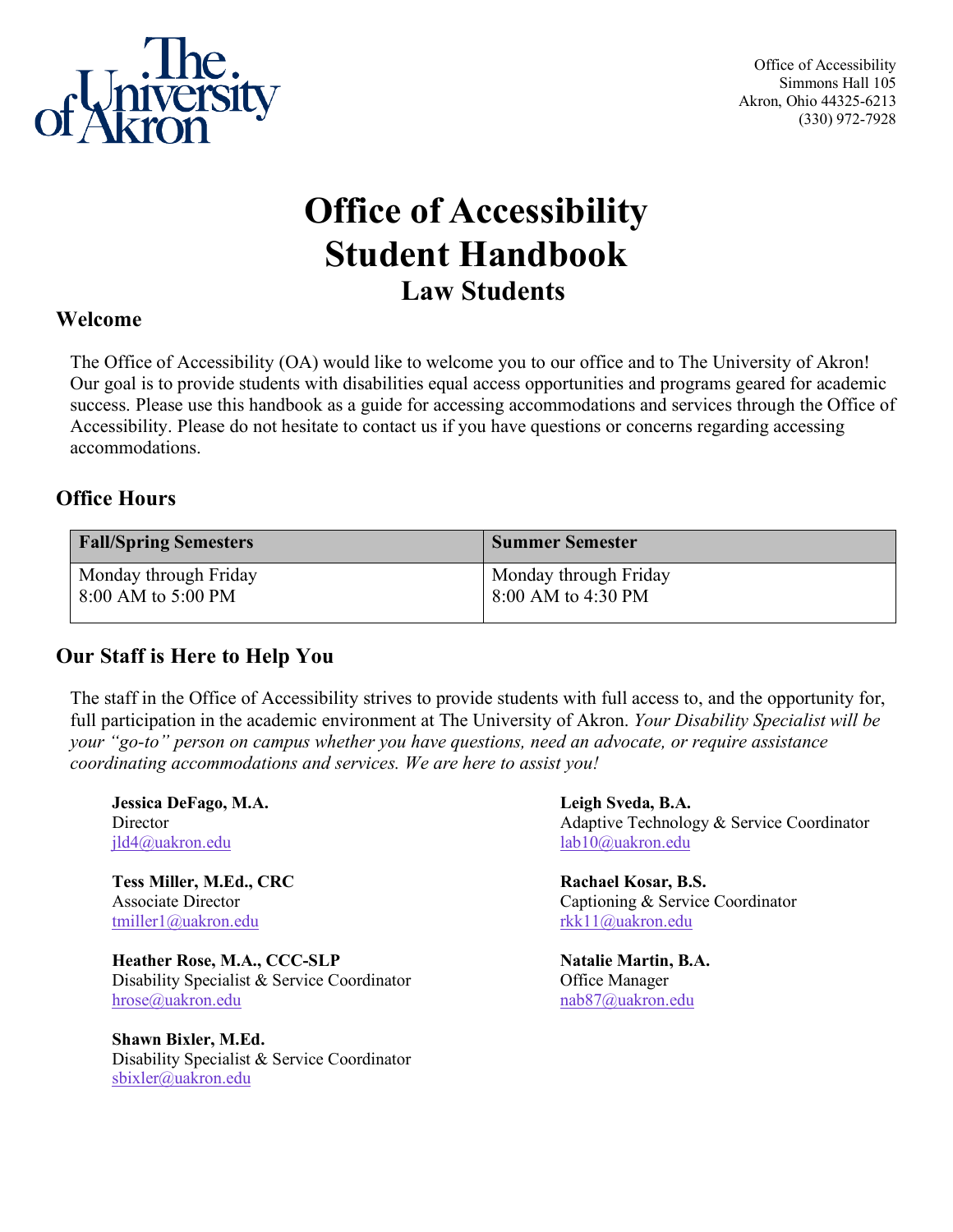# **Office of Accessibility Student Handbook Law Students Table of Contents**

# **General Information**

# **Accessing Accommodations**

# **Additional Services from the Office of Accessibility**

# **Additional Services from The University of Akron**

# **Dispute Resolution Procedures**

| Dispute Resolution Procedures for Determination of Reasonable Accommodations15 |  |
|--------------------------------------------------------------------------------|--|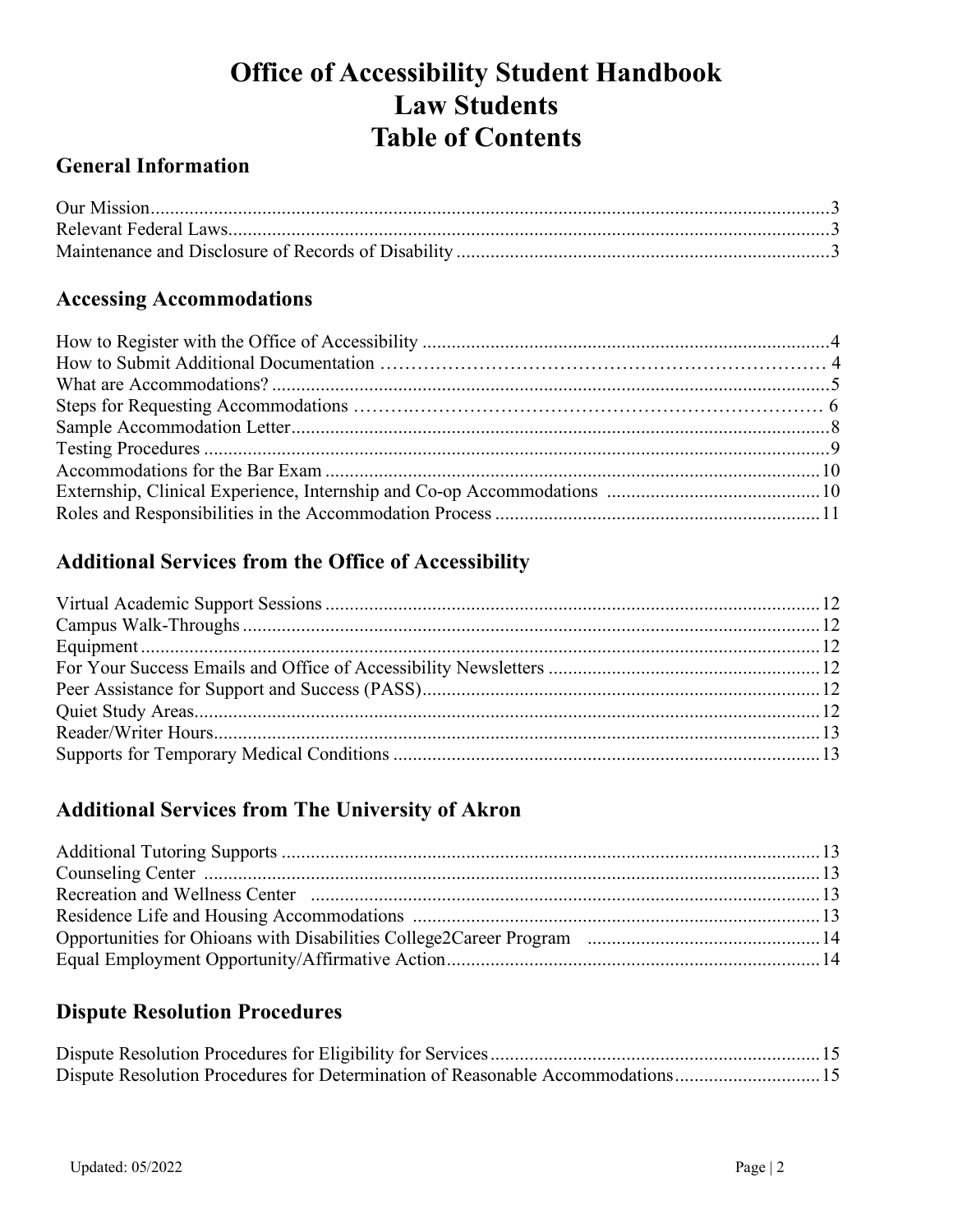# **General Office Information**

# **Our Mission**

The mission of the Office of Accessibility at The University of Akron is to provide students with full access to and the opportunity for full participation in the academic environment. We are advocates of social justice for students with disabilities and work to end oppression by examining the social, cultural, and institutional barriers to inclusion of all students. We embrace the diversity of our student body and celebrate a culturally sensitive and accessible campus through outreach, partnership, and advocacy with all university departments.

# **Relevant Federal Laws**

In addition to the mission of the Office of Accessibility, the following two directives from federal laws guide the efforts at this office and The University of Akron to provide an accessible experience in higher education. The Rehabilitation Act of 1973 prohibits discrimination on the basis of disability in federally funded programs and activities. The Americans with Disabilities Act (ADA) of 1990 is a civil rights law that prohibits discrimination against individuals with disabilities in the areas of employment, state and local government, public accommodations and services, transportation, and telecommunications.

College students with disabilities are covered in Title II of the ADA. Students often experience a transition from the provisions of the Individual with Disabilities Education Act (IDEA) that guided their services in high school and the federal guidelines of the Rehab Act of 1973 and ADA that are relevant in higher education.

Pursuant to the Section 504 of the Rehabilitation Act of 1973, and Title II of the Americans with Disabilities Act (ADA) of 1990, The University of Akron does not discriminate against any student, because of a disability and does not exclude any qualified student with a disability from participation in or from receiving the benefits of the services, programs, or activities of the University.

# **Maintenance and Disclosure of Records of Disability**

# *Policy for Maintenance and Disclosure of Student Records Related to Disability*

The Office of Accessibility maintains records of a student's disability according to the guidelines of the Family Educational Rights and Privacy Act (FERPA). These records are maintained in the Office of Accessibility, separately from the student's academic records, which are maintained elsewhere in the institution (Registrar and/or appropriate academic unit). Records received by the Office of Accessibility that appear to contain information unrelated to the determination and provision of academic accommodations, auxiliary aids and services will be returned to the provider. Information retained by the Office of Accessibility will be only that which is determined to be related to the disability and provision of academic accommodations.

# *Procedure to Request Release or Review of Student Records Related to Disability*

The student should request the release or review of the specific information by filling out the Office of Accessibility "Request for Release or Review of Information" form. The student may need to schedule an appointment to meet with the appropriate Disability Specialist to release or review the requested information.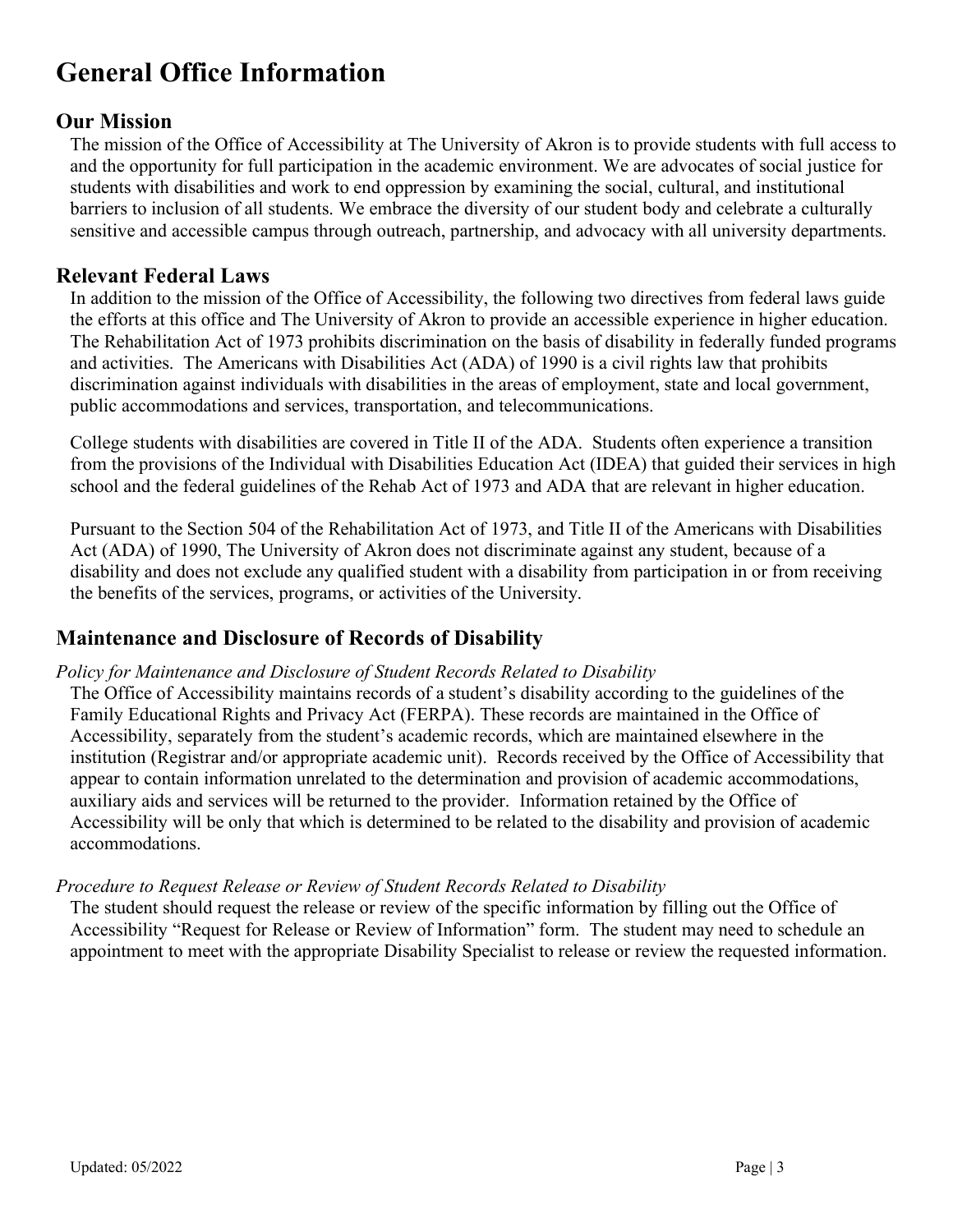# **Accessing Accommodations**

# **How to Register with the Office of Accessibility … Easy as 1, 2, 3!!**

# **1. Get Started at The University of Akron**

- Applying for admission to The University of Akron and applying for services with the Office of Accessibility are two different processes.
- Students need to apply, be accepted, and enroll in classes before attending an intake appointment.
- Students can register with the Office of Accessibility *at any point* while enrolled at The University of Akron.

# **2. Submit New Student Application and documentation**

- The Office of Accessibility recommends submitting the New Student Application and documentation 3 months prior to enrollment.
- Complete the New Student Application to register with the Office of Accessibility. The new student application is a brief online questionnaire designed for students to describe the impacts of a disability. STARS is the online system that allows students to quickly and easily request and notify faculty of approved accommodations: [https://york.accessiblelearning.com/s-Akron/ApplicationStudent.aspx.](https://york.accessiblelearning.com/s-Akron/ApplicationStudent.aspx)
- After completing the new student application, students should upload current, disability-related documentation of their disability(ies) completed by a **qualified professional**. The Office of Accessibility has specific guidelines available in Simmons Hall 105 and online at [https://www.uakron.edu/access/forms/.](https://www.uakron.edu/access/forms/) The Office of Accessibility will not accept disability-related documentation from treatment professionals who are related, in any way, to the student requesting services.

### **3. Schedule an intake appointment**

- Once a new student application has been reviewed, including complete documentation, an Office of Accessibility staff member will follow-up to schedule an intake appointment. If any information in the application is incomplete, a staff member will contact the student to address what is needed via phone.
- During the intake appointment, you will discuss:
	- 1. Eligible services based upon documentation and disability-related needs.
	- 2. Training on our online accommodation request system (STARS).
	- 3. Any other questions/concerns about The University of Akron, our office, and preparation for attending college.
- Upon scheduling your Intake, you can expect to receive documents and materials necessary for the completion of the Intake appointment, via email. Please have these materials readily available during your appointment time.
- A support person (parent/guardian, spouse, case manager) is welcome to participate in the appointment.
- In order to complete your intake appointment, you will need to have access to the internet at the time of your scheduled appointment.
- The appointment will last approximately  $1 \frac{1}{2}$  hours.

# **4. Submit Additional Documentation**

• Students have the ability to submit additional documentation through the Additional Documentation form within STARS. Students should utilize this form when needing to submit additional documentation. Students may consider submitting additional documentation for many different reasons. These reasons may include, but are not limited to: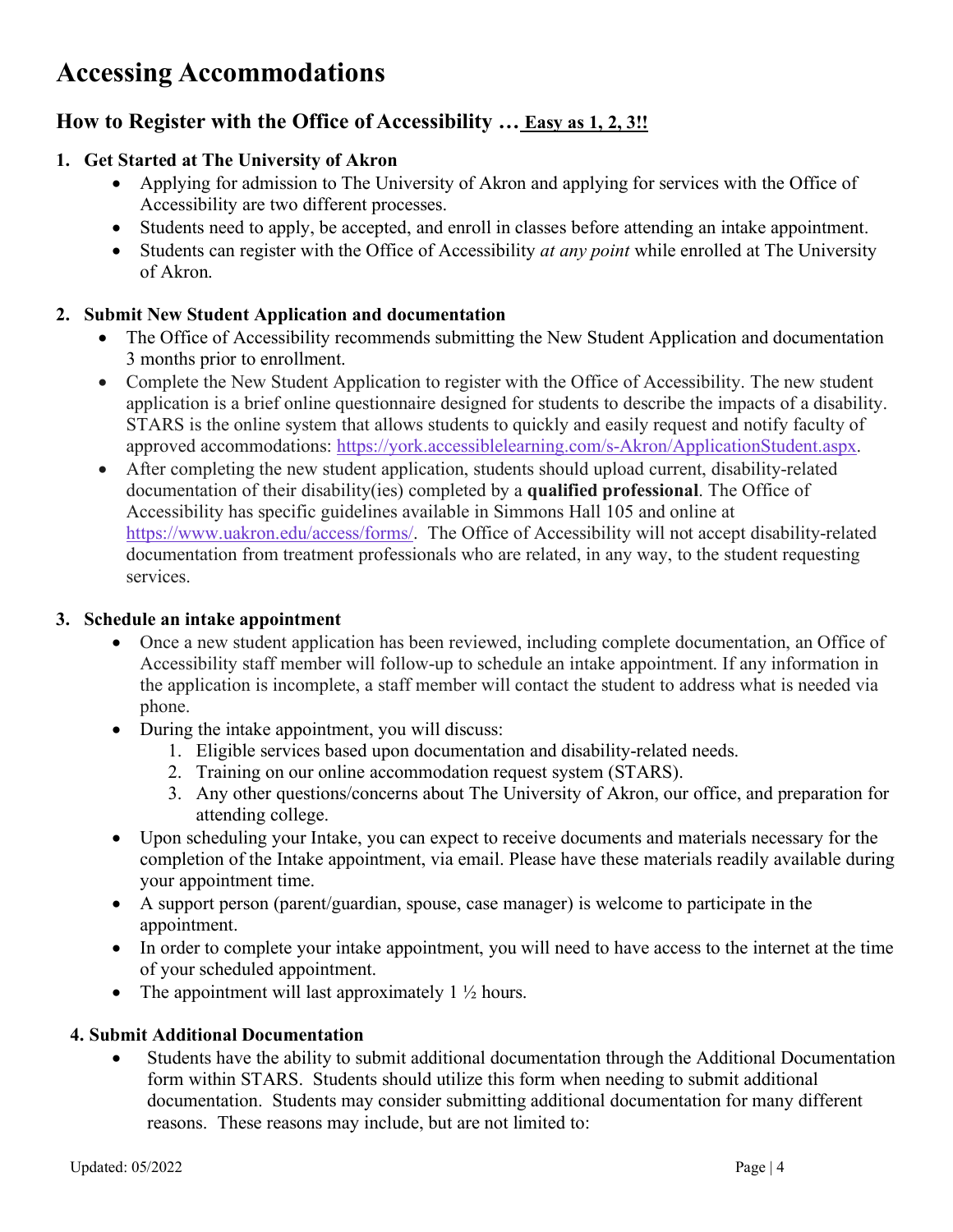- o Sustained a Temporary Medical Condition (broken bone, concussion, unexpected hospitalization);
- o An exacerbation of current disability-related symptoms;
- o Additional disability diagnosis;
- o Submitting documentation for the review of Provisional status;
- o Requesting the review of current documentation on file for eligibility of a new accommodation.
- Students should upload current, disability-related documentation of their disability(ies) to STARS completed by a **qualified professional.** The Office of Accessibility has specific guidelines available on our website or in Simmons Hall 105. The Office of Accessibility will not accept disability-related documentation from treatment professionals who are related, in any way, to the student requesting services.
- Students are encouraged to contact their Disability Specialist with questions or to discuss the process of submitting additional documentation.

#### **What are Accommodations?**

An accommodation is a support that is put in place for a course, program, service, job, activity, or facility designed to eliminate or minimize disability-related barriers. There are many ways to accommodate a situation or activity. Accommodations vary based on individual circumstances and disability-related documentation.

In order for an accommodation to be considered, it must not:

- Compromise the essential requirements of a course, program, job, activity, or facility.
- Cause an undue administrative or financial hardship.
- Compromise the safety to you or others.
- Fundamentally alter a course or program.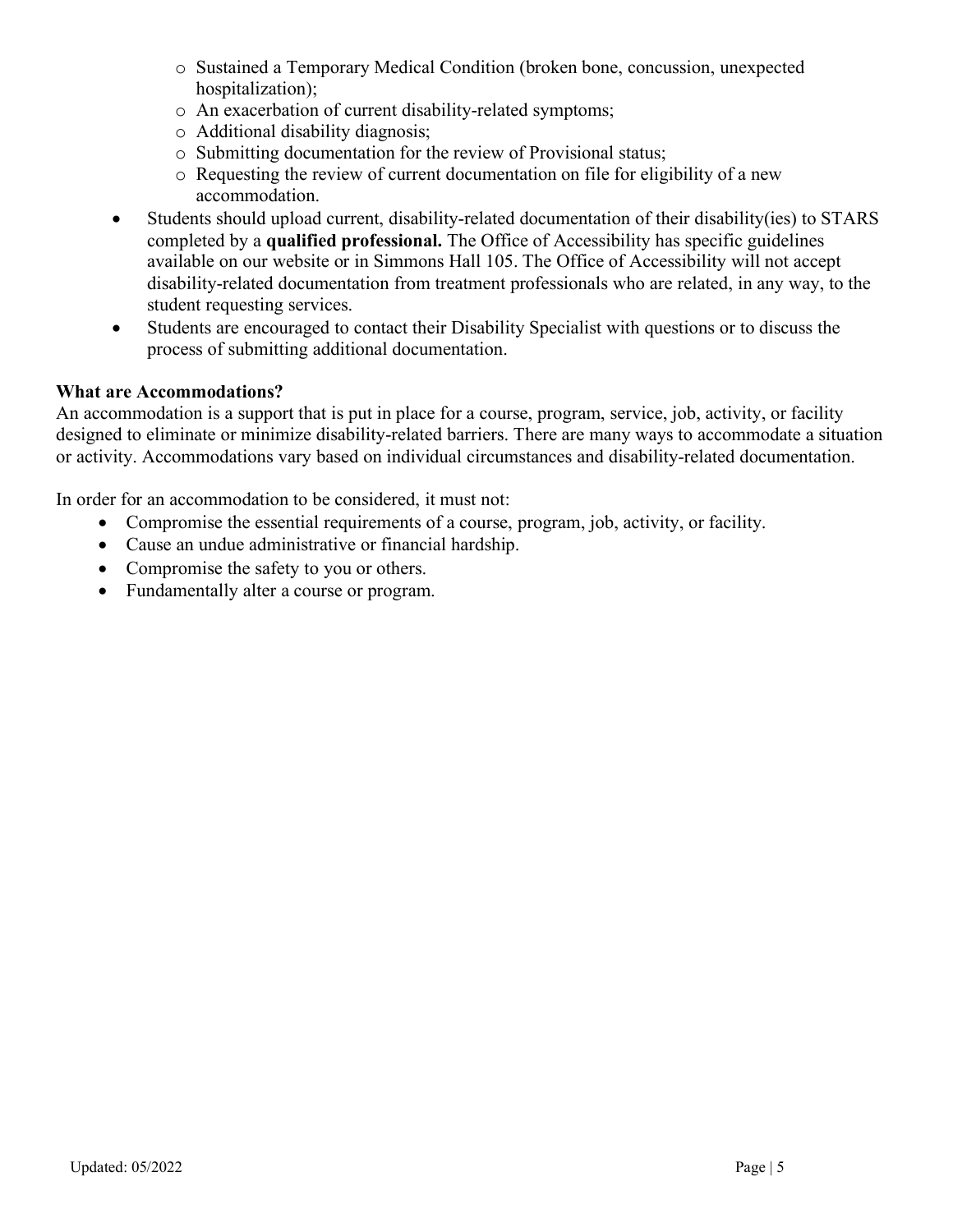# **Steps for Requesting Accommodations**

### **Students must follow these steps EACH SEMESTER if they wish to utilize accommodations!**

#### **1. Schedule your classes**

- It is important to organize your schedule in a way that works best for you! Consider the following before meeting with your advisor:
	- $\checkmark$  Check MyAkron for your registration dates so that you can schedule your classes as soon as they are open to you.
	- $\checkmark$  Should you schedule breaks between classes? This is especially helpful if extended time on testing is one of your accommodations.
	- $\checkmark$  When do you function your best? You may want to schedule classes at a certain time of day due to medication or other reasons.
	- $\checkmark$  Should you limit the number of "heavy" reading, math-related, or writing-intensive courses that you take at the same time? Try to balance your schedule so that it works best for you.
	- $\checkmark$  How important is the specific location of each of your classes?
	- $\checkmark$  Is it best for you to take a full or part-time course load?

### **2. Be Aware of Deadlines for Accommodation Requests**

- Some accommodations have deadlines in order to have sufficient time to coordinate services. Deadlines are located at [www.uakron.edu/access.](http://www.uakron.edu/access)
- Please request accommodations as soon as possible to avoid deadlines.
- If a deadline is missed, services will **NOT** be denied. However, they may take significantly longer to implement.

#### **3. Request Accommodations through STARS**

- Students must request accommodations if they intend to use the accommodations in class.
- Log in to the Student Testing and Accommodation Request System (STARS) website <https://york.accessiblelearning.com/Akron>
- Select the courses that you would like accommodations for and click "Step 2- Continue to Customize Your Accommodations."
- Mark the specific accommodations that you need for each class.
- Check the box if you would like your accommodation letters to be emailed to your professors. If you do not check the box, the letters will not be emailed to your professors.
- **IMPORTANT** If you change your schedule, it is your responsibility to update your accommodation request in STARS. We are unable to process requests for added classes or schedule changes unless the accommodation request is updated.
- *Forget how to request your accommodations through STARS? We can help you!*
	- $\checkmark$  Watch the "How to Request Accommodation Letters" tutorial at [www.uakron.edu/access.](http://www.uakron.edu/access)
	- $\checkmark$  Come to the OA during office hours and a staff member will assist you.
	- $\checkmark$  Schedule a meeting with your Disability Specialist for assistance.

# **4. Be Aware of Internship, Co-op, Experiential Learning Requirements, and University affiliated Events and Requirements**

Internship and/or co-op experiences are often very different than a typical classroom format and frequently involve hands-on experiences. As a result, the type of academic accommodations that would be reasonable for these experiences will often be different than those that have been used in the classroom setting.

#### **Guidelines for Students**

Updated:  $05/2022$  Page | 6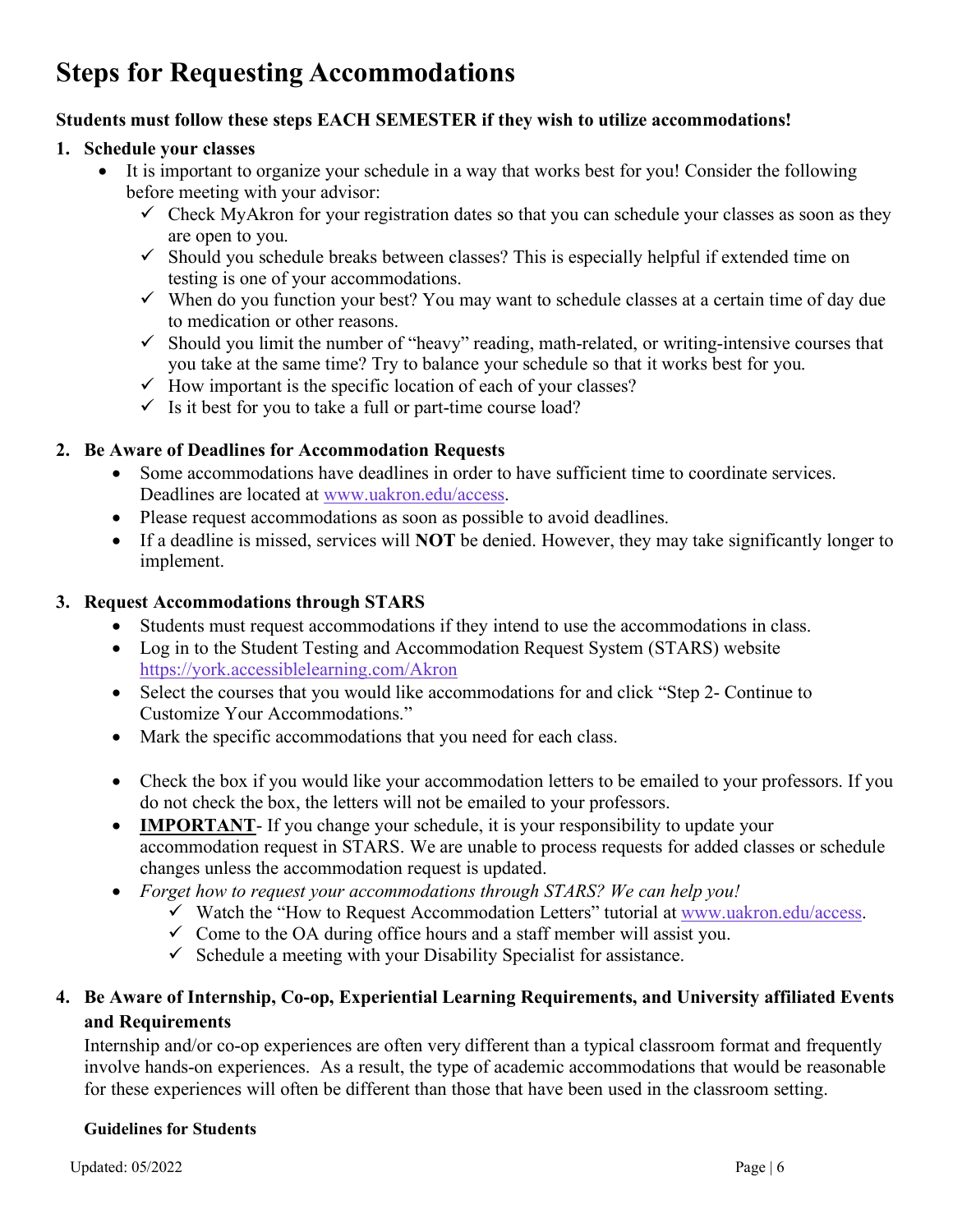- Please be aware that the information contained in accommodation letters is limited to classroom accommodations and general university sponsored events only.
- To initiate services for internships/co-ops/experiential learning experiences, meet with a Disability Specialist at least **one semester prior** to the scheduled start date of the experience.
- The Disability Specialist will consult with the student, the department, and the on-site supervisor as needed to determine what is required by the student to perform functional requirements (i.e., physical strengths, visual acuity, attendance, etc.) at the experience. They will then implement any modifications to the student's current accommodations for the placement site.
- It is noted that a typical classroom accommodation letter will not automatically be sent to the placement site. Any formalized accommodation plan will only be implemented after the student has gone through the above-mentioned steps and accommodations are deemed to be warranted at the experience site.
- Please be aware, students are eligible for non-academic accommodations. This may include accommodations in student organizations, Student Recreation & Wellness Services, and student hearing proceedings which may include Student Conduct and Community Standards, Title IV, or other university related programs. When requesting accommodations for these university sponsored events and proceedings, registered students should complete the Additional Documentation Process within their STARS account within a minimum of one month prior to the scheduled occurrence.

# **5. Accommodation Letters are Emailed to Law School Administrators**

- Accommodation letters are the formal description of the services and accommodations students will receive through the Office of Accessibility.
- One week before the start of the semester, letters are emailed to **Misty Franklin** who will work with the student to coordinate accommodations through the School of Law. Misty will forward the accommodation letters to Charles Oldfield and Shannon Aupperle, who maintain law school student files.
- Instructors do not receive the accommodation letter at this time. Letters can be emailed to professors at any time, upon the student's request.

# **6. Contact Law School Administrators to Coordinate Services**

• After registering with the Office of Accessibility, each student should take the steps to implement accommodations and maintain good communication with their instructors, the School of Law and the Office of Accessibility. Accommodations may not conflict with the essential elements required to successfully complete the course for compliance with the American Bar Association.

> **Misty Franklin** *Director of Online Education & Academic Affairs* (330) 972-6456 misty@uakron.edu

*\*Ask your Disability Specialist if you would like assistance communicating with the Law School.*

# **7. Contact your Disability Specialist if You Have Questions**

- Call (330) 972-7928.
- Email directly.
- Meet virtually through Microsoft Teams.

**IMPORTANT:** Accommodations are NOT retroactive. This means that services and accommodations apply only from the point at which the student requests the accommodations AND communicates the desire to use each of their approved accommodations.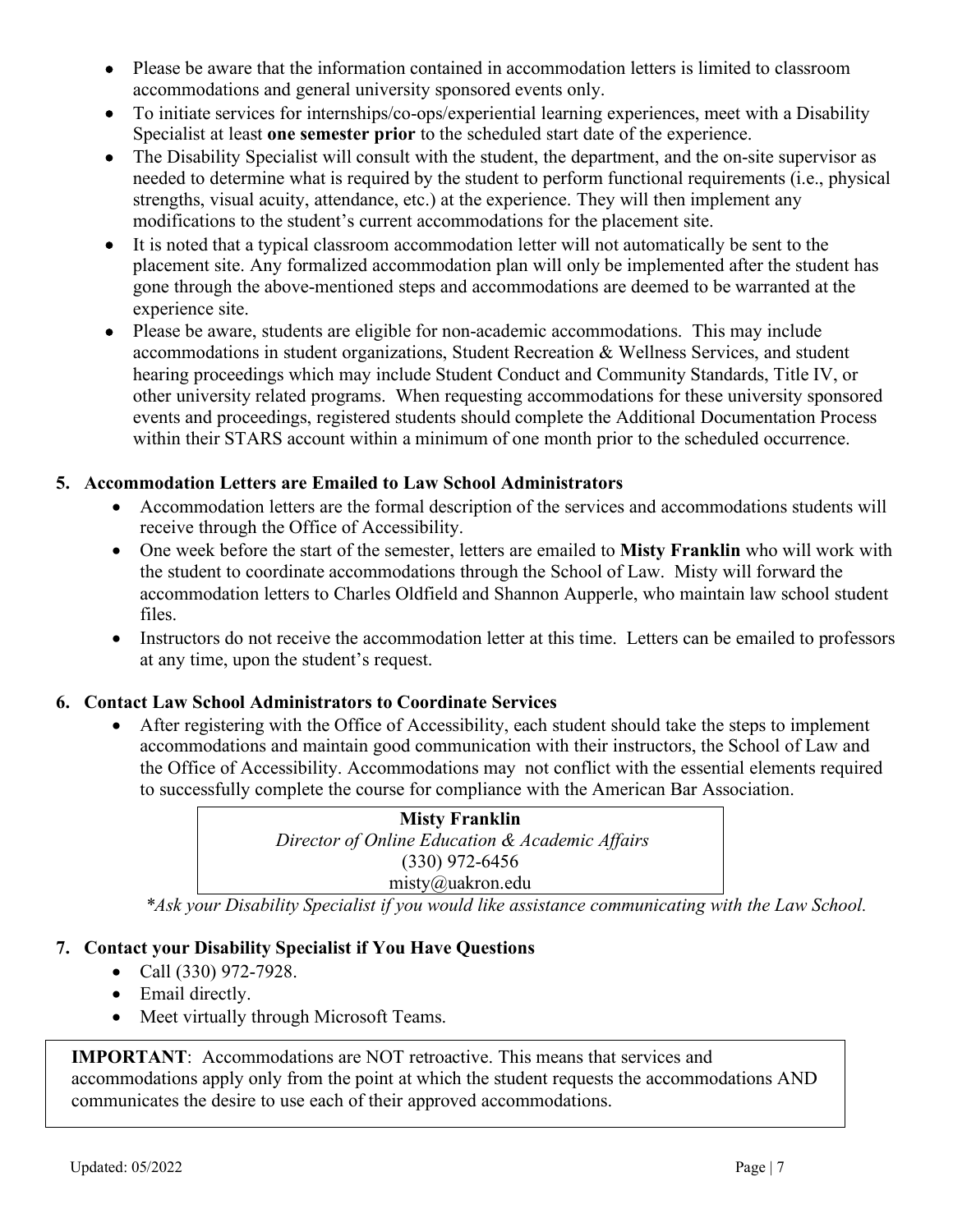# **Sample Accommodation Letter**

Letter of Classroom Accommodation - Summer 2022

Student Name: Student ID: Class: 9200 603.501 - CONST LAW: GOVT AUTHORITY (CRN: 31675)

The above named individual is a student with a disability who has requested accommodations and assistance from the Office of Accessibility. The student has provided this office with individualized, confidential documentation from a qualified professional that substantiates the disability.

Federal law and University policy require that the University create an environment where students with various disabilities can partake of the programs and services we have to offer in a nondiscriminatory manner. In pursuant to University policy #33-59-20-01 subsection C, The University of Akron recognizes its responsibility for creating an institutional atmosphere in which students with disabilities have the opportunity to be successful. The recommended classroom accommodations for this student are as follows:

#### 1. Attendance

o The effects of this student's disability may occasionally result in absence from all or part of a class. This student is aware that the instructor determines the classroom policy and attendance is often a fundamental element of the class. It is requested that his/her disability be taken into consideration when applying your classroom policy. Consultation with the Office of Accessibility is recommended if/when the number of absences begins to result in a fundamental alteration of the essential elements of the course requirements for the student.

#### 2. Law

- o Time extensions for completing tests and in-class work equal to 50% additional time. Students must notify Misty Franklin in the School of Law and make arrangements prior to test date. Time extensions do not apply to out of class assignments or take home exams.
- o Testing in a distraction-reduced space provided through the School of Law.

The accommodations based on the impact of a disability are intended to remove barriers to learning and demonstration of knowledge between students with disabilities and students without. Students may choose not to use all of these accommodations in your class. Office of Accessibility policy suggests that students speak to you about these accommodations and maintain necessary communication with you and the Office of Accessibility to coordinate services throughout the semester. Each student is ultimately responsible for notifying you of these accommodations in a timely manner. In some courses, students may be required to perform technical standards which may not be reasonable accommodations. Consultation with the Office of Accessibility may be necessary in these situations.

If you have any questions concerning the implementation of these accommodations in your classroom or if you believe that any of these accommodations are incompatible with fundamental course objectives, please call me at 330-972-7928.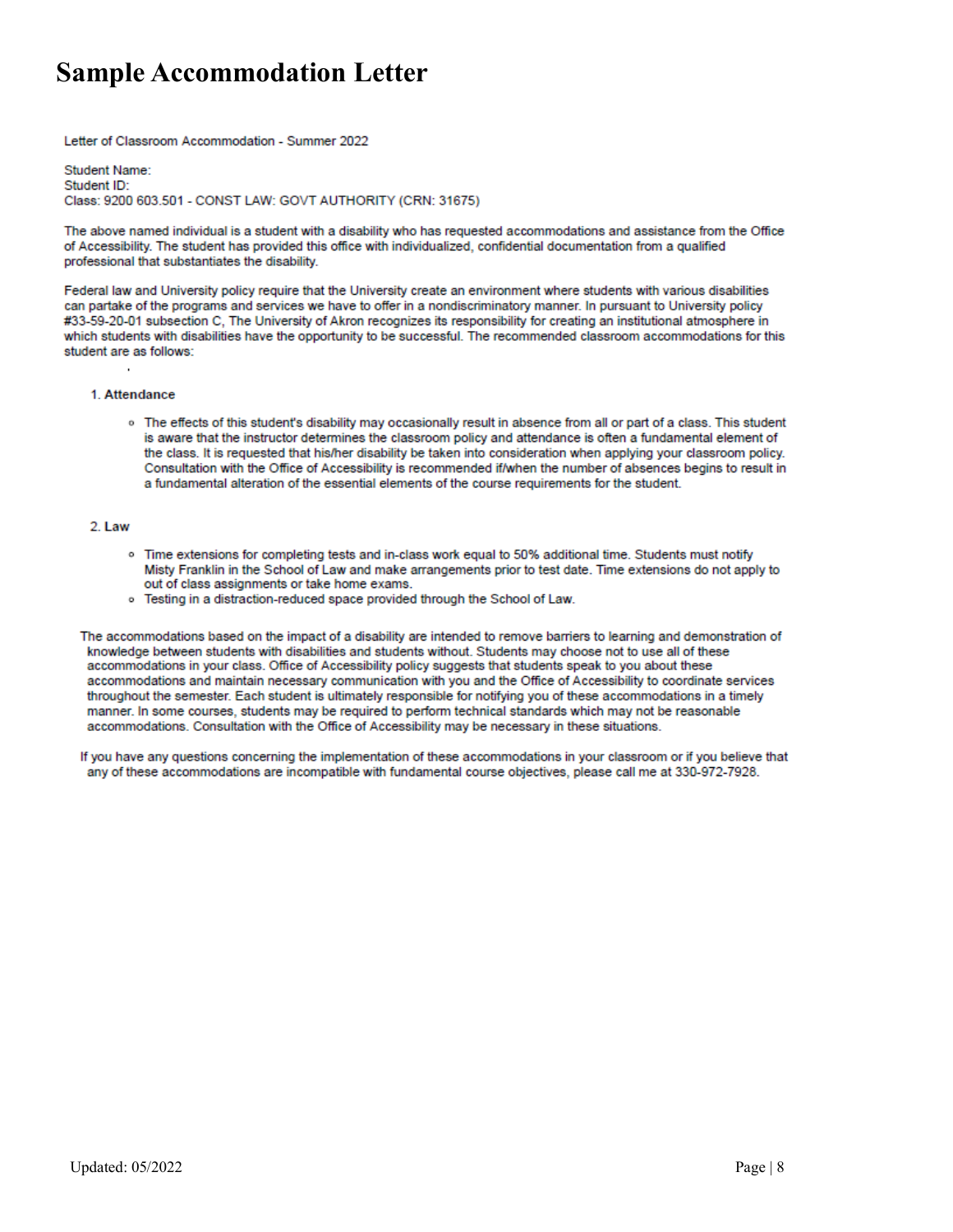# **Testing Procedures**

**All testing accommodations for Law students are coordinated, scheduled, and proctored by the School of Law.** The following Law School administrator will work with you to coordinate testing services:

> **Misty Franklin** *Director of Online Education & Academic Affairs* (330) 972-6456 misty@uakron.edu

# **Examples of Testing Accommodations**

- **Extended time** The specific amount of extended time depends on the impact of the disability and is determined by the student's Disability Specialist.
- **Distraction reduced space** Small, quiet rooms are available for testing; However, we are unable to guarantee isolated space.
- **Test proctors (reader and/or scribe)-** Readers may read and repeat test questions verbatim for student; Scribes write down answers to test questions verbatim as dictated by the student.
- **Use of technology on tests** Includes computers, CCTV, adaptive software, etc. depending on the students' disability-related needs.

# **Guidelines for Utilizing Testing Accommodations**

- Students should request exam accommodations utilizing The University of Akron School of Law Special Exam Accommodation form located within the Law School Student Resources Brightspace page under Exams.
- Students should request exam accommodations by the deadline indicated by the School of Law. The School of Law will make a good faith effort to fulfill requests submitted after this deadline, but it cannot be guaranteed.
- Students who request exam accommodations will receive an email outlining the details of each exam, including the date, time, and exam location. Students should be aware that they may be assigned to a testing room with other students receiving testing arrangements, including those who may be enrolled in the same course section.
- If a change of testing date or time is needed due to the student's disability, the student must consult with his/her Disability Specialist and the School of Law to determine if the request is reasonable.
- Students are expected to begin their exams on the date and time indicated by the School of Law, which may differ from the start time indicated for non-accommodated exams. All tests in one room will begin at the same time; however, students will be free to leave once they have completed their exam. For evening and weekend exams, if extra time is included in a student's accommodations, the accommodated student will generally be asked to begin the exam before the scheduled start time.
- Students who require distraction-reduced space will be given a place to complete their exams that is distraction-reduced. However, isolated space cannot be guaranteed.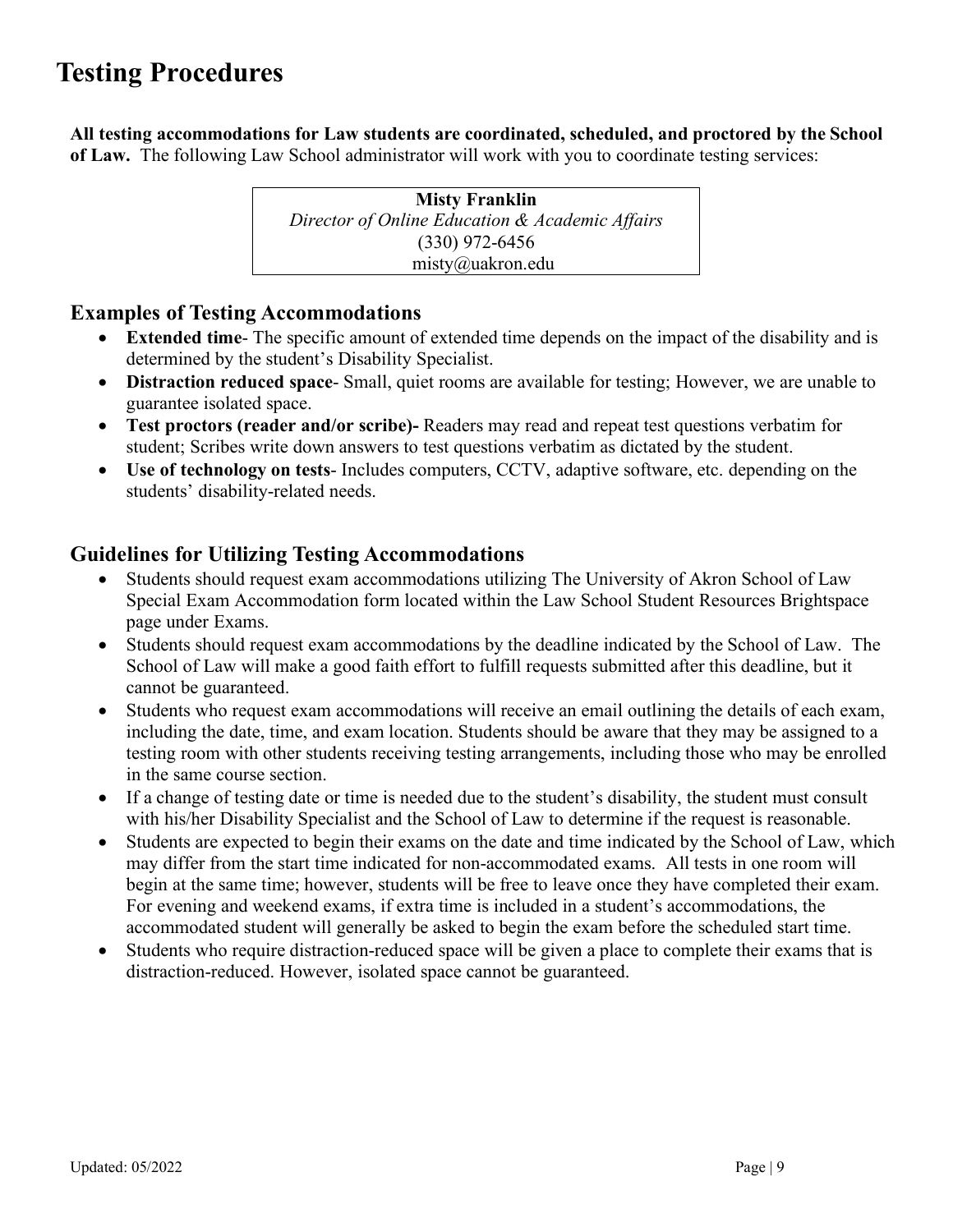# **Accommodations for the Bar Examination**

Each state controls its own accommodation for the bar exam. Law students with disabilities who believe they will require accommodations in taking the bar examination should inquire early in their legal education as to what will be necessary to obtain accommodations. Students should contact each state in which they intend to take the bar exam to learn that state's process and to access necessary forms. Only the state administering the bar exam knows its own requirements and process. The School of Law does not have this information provided by each state.

Many state boards of bar examiners will request that the Law School provide information on accommodations provided during law school upon a written release from the student. However, please note that receiving accommodations in Law School does not guarantee accommodations on the bar examination.

Students who will be requesting academic accommodations for the bar exam should contact **Charlie Oldfield** or **Nancy Reeves** at the School of Law, who can assist with seeking information from various state bar authorities.

# **Externship, Clinical Experiences, Internship, and Co-op Accommodations**

Internship and/or co-op experiences are often very different than a typical classroom format and frequently involve hands-on experiences. As a result, the type of academic accommodations that would be reasonable for these experiences will often be different than those that have been used in the classroom setting.

### **Guidelines for Students**

- Externship/Internship and Co-op: Meet with Associate Dean of Career Services and Strategic Initiatives **Alisa Benedict O'Brien (ab139@uakron.edu)** to understand what is needed to perform the functional requirements of the internship/co-op experience (i.e. physical strength, visual acuity, attendance, etc.).
- Clinical Experiences: Meet with one of the Clinicians to understand what is needed to perform functional requirements of the externship/internship/co-op experience (i.e. physical strengths, visual acuity, attendance, etc.).
- After understanding what is needed to perform these requirements, meet with a Disability Specialist at least **one month prior** to the scheduled start date of the internship/co-op experience.
- A Disability Specialist will consult with the student, the department, and the on-site supervisor as needed to determine and implement any modifications to the student's current accommodations.
- Accommodations are NOT retroactive. This means that services and accommodations apply only from the point at which the student requests the accommodations AND communicates the desire to use each of their approved accommodations.

### **Please Note: The priority of School of Law exams supersedes all out-of-classroom experiences.**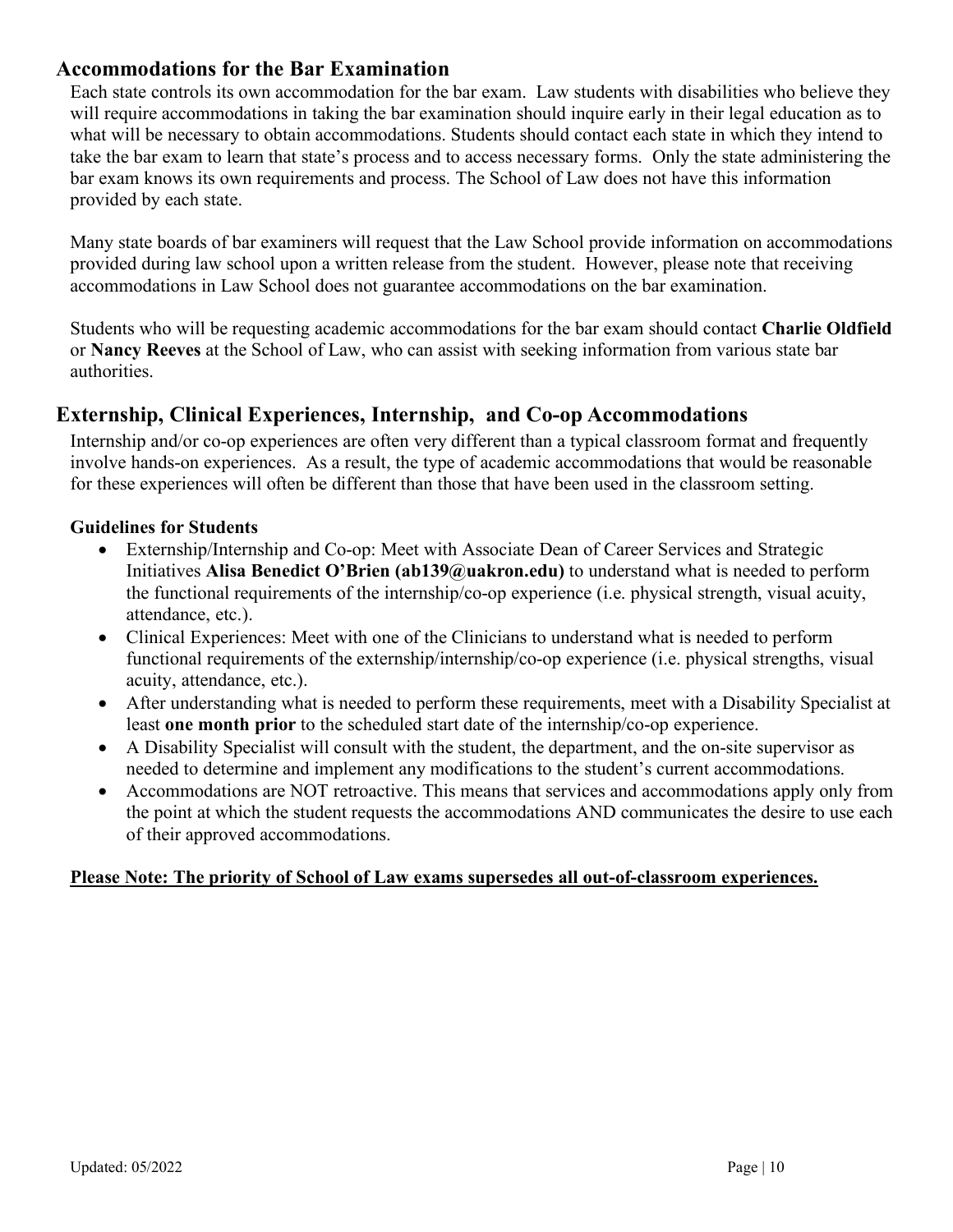# **Roles and Responsibilities in the Accommodation Process**

### *Office of Accessibility Responsibilities*

- Review and explain what documentation is needed to determine eligibility for services.
- Determine your eligibility for individualized accommodations based on documentation.
- Maintain student files in a confidential manner.
- Send letters to faculty members that detail your accommodations, per your request in STARS.
- Make a reasonable, good faith effort to provide accommodations, aids, and services for eligible students in a timely manner.

### *Student Responsibilities*

- Register with the Office of Accessibility by providing necessary documentation.
- Meet with your Disability Specialist to discuss your needs.
- Submit accommodation requests through STARS **each semester**.
- Speak to your professors about your accommodations and maintain necessary communication with instructors and the Office of Accessibility to coordinate services throughout the semester.
	- o Establish agreed upon arrangements for the use of your accommodations with each of your instructors and complete any necessary Instructor Agreement Forms related to your accommodations, within the first two weeks of the semester.
- Be aware of out-of-classroom/hands-on learning experiences in your program and communicate with your Disability Specialist and professors to determine appropriate accommodations for those experiences.
	- $\circ$  This may include accommodations in student organizations, Student Recreation & Wellness Services, and student hearing proceedings (which may include Student Conduct and Community Standards, Title IV, or other university related programs).
- Meet with your Disability Specialist to discuss any evacuation concerns. If applicable, some students may also need to communicate with their professors about individualized evacuations plans.
- Complete the Additional Documentation Form in your STARS profile if you have additional accommodation requests that you wish to have considered and reviewed by your Disability Specialist.
- Notify your Disability Specialist if additional accommodations should be considered.
- Contact your Disability Specialist and/or professors if you have any questions/concerns.

### *Faculty Responsibilities*

- Understand accommodations approved by the Office of Accessibility. It is reasonable for the faculty member to consult with the Office of Accessibility when clarification is needed about how to implement accommodations in their course.
- Collaborate with the student and/or the Office of Accessibility to coordinate accommodations.
- Contact the Office of Accessibility if there are questions/concerns regarding accommodations.
- Know the essential elements of a course or program and request consultation from the Office of Accessibility if an accommodation is deemed to be unreasonable due to the requirements of an assignment, course, or program.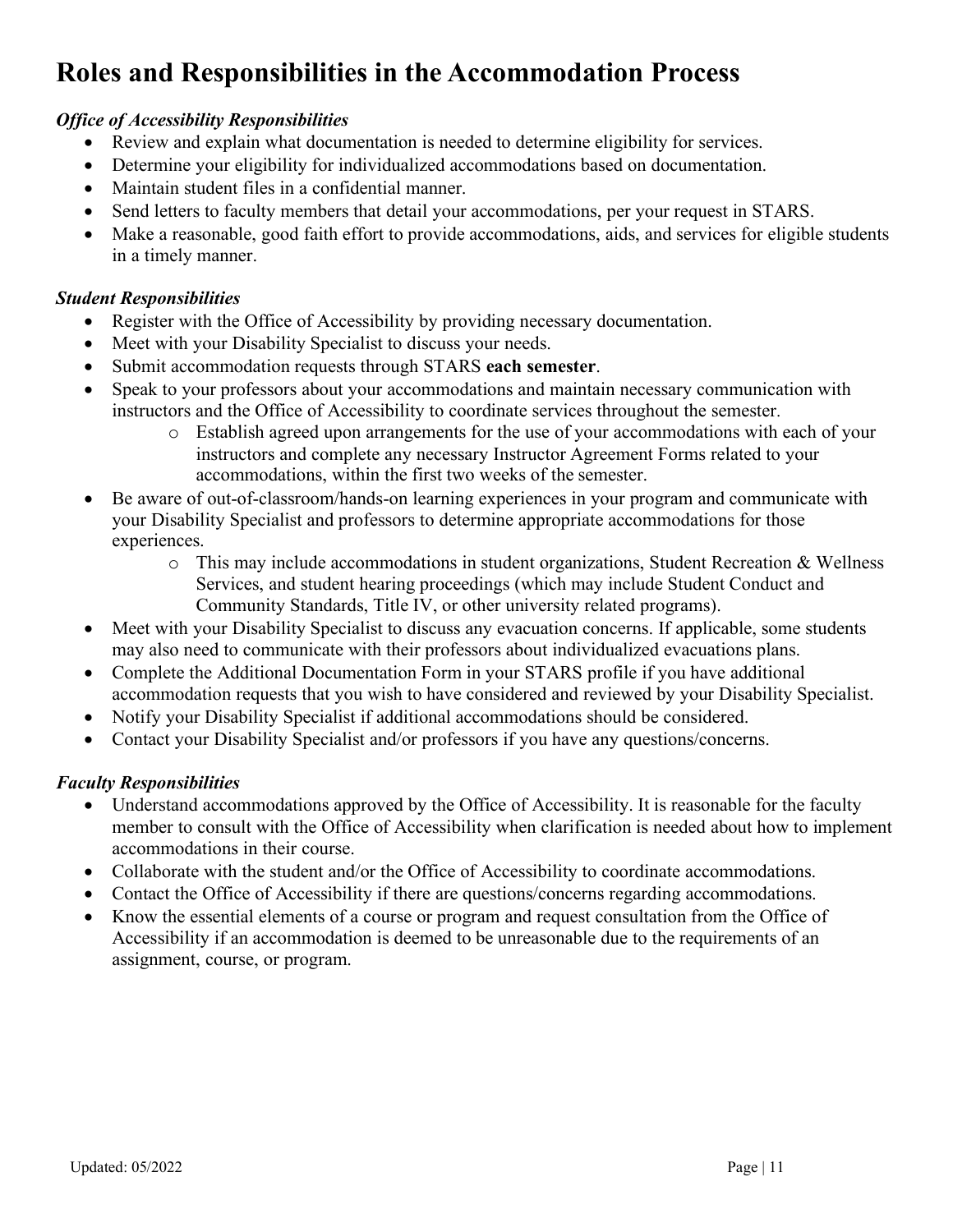# **Additional Services from the Office of Accessibility**

# **Academic Support Sessions**

Our Disability Specialists are available to meet with you virtually for Academic Support Sessions throughout each semester. We are here to help if you would like assistance with time management, organization, connecting to campus resources, accessing your accommodations, and/or communicating with your professors. Please do not hesitate to contact your Disability Specialist by email *at any time*.

# **Campus Walk-Throughs**

The Office of Accessibility staff is available, upon request and by appointment only, to walk with you through campus to help determine accessible routes and assess classroom furniture prior to the beginning of each semester. Campus walk-throughs are intended to help you feel prepared and confident at the onset of each semester.

# **Equipment**

The Office of Accessibility has equipment that can be loaned from our office, including (but not limited to): Audio Recorders, Assistive Listening Devices, Digital Recorders, and SmartPens. Students may be asked to complete an Audio Recorder Agreement form when checking out an audio recorder. Your Disability Specialist may make recommendations for you to utilize a specific piece of equipment and will determine your eligibility. Equipment must be returned to the Office of Accessibility upon completion of each semester. Failure to return equipment will result in a hold on your student account and a fee if the equipment is lost or broken.

# **For Your Success Emails and Office of Accessibility Newsletters**

The Office of Accessibility periodically sends emails and newsletters to students registered with our office. These correspondences will be sent to your University of Akron email account, as email is the preferred method of communication at The University of Akron. We will inform you of deadlines, important dates, and helpful tips For Your Success!

# **Peer Assistance for Support and Success (PASS)**

The mission of The Office of Accessibility's Peer Assistance for Support and Success (PASS) program is for students with disabilities to get involved on campus, get connected with campus resources, feel supported, and learn invaluable skills and strategies to ensure, not only academic success, but lifelong success. The program promotes inclusivity through workshops and events each semester. Students can visit and subscribe to the PASS YouTube channel to view previous workshops and watch additional content provided by the program: [https://www.youtube.com/channel/UCk-p6W7mkBMvhJVTWQ35sGQ.](https://www.youtube.com/channel/UCk-p6W7mkBMvhJVTWQ35sGQ)

The PASS program offers a peer mentorship program to assist students with academic skills. Students can schedule 30-minute regular appointments with vetted peer mentors specializing in upper-level college skills, such as prioritizing tasks, studying skills, time management, and organization. Students should call (330) 972- 7928 or email  $\arccos(a)$ uakron.edu to schedule appointments.

# **Quiet Study Areas**

The Office of Accessibility has multiple quiet rooms that are available for student registered with our office to utilize during office hours. These rooms provide a quiet, distraction-reduced environment for students to study. Quiet study rooms may not be available during high volume testing times, including the weeks of midterms and finals. Please call (330) 972-7928 to make a reservation or stop in the Office of Accessibility to check the availability of a room.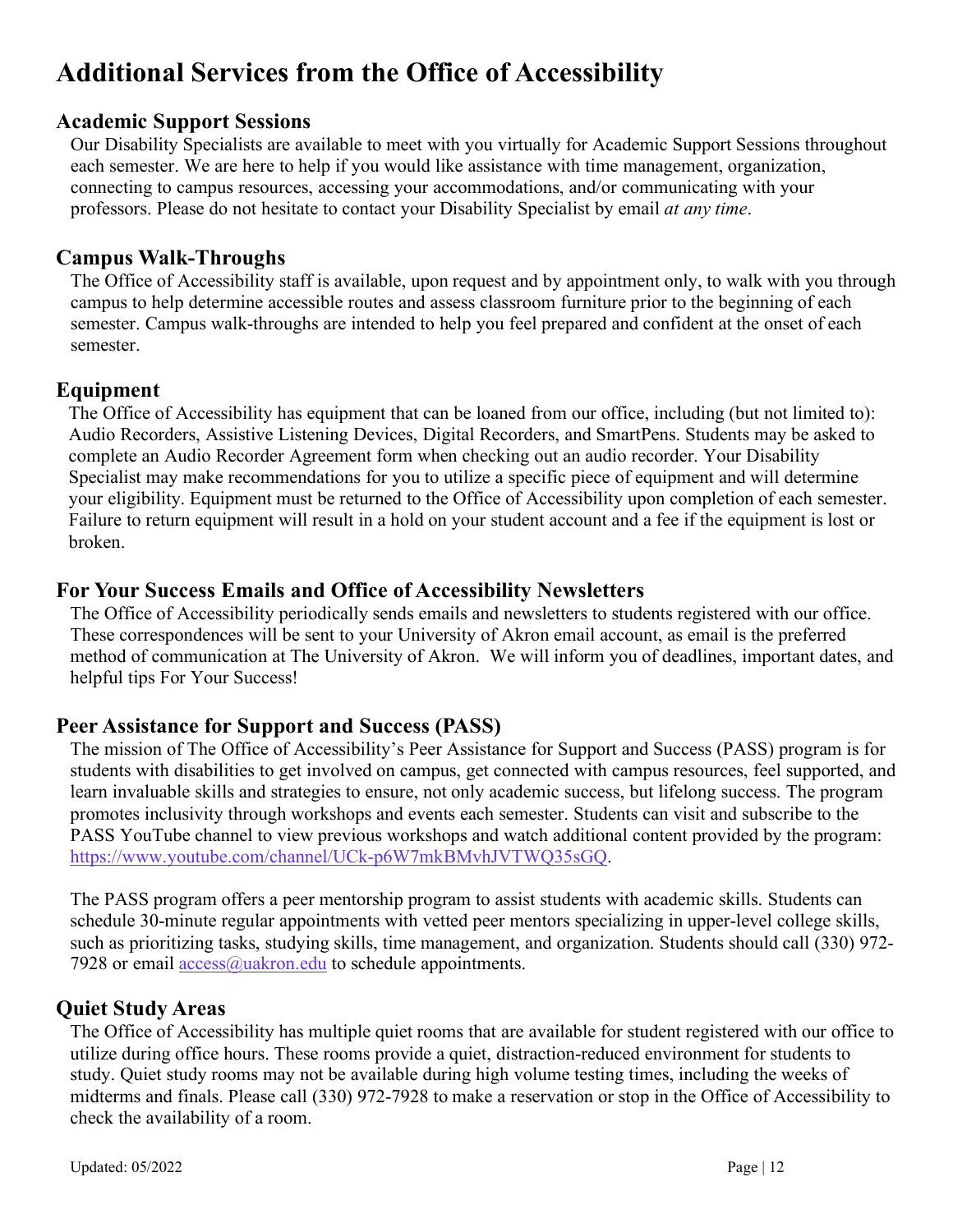# **Reader/Writer Hours**

Reader and Writer hours are available by appointment. These hours may be limited based on availability and the point in the semester. A reader reads the directions, questions, and answer choices to a student but does not interpret, re-word, or explain the assignment. A writer writes down, or otherwise records, student responses but does not create answers for the student or help the student identify answers. Approval of sessions will depend on availability of OA staff and room availability. Requests should be made four business days in advance by calling (330) 972-7928. Contact your Disability Specialist if you are interested in utilizing these services or if additional assistance is needed.

# **Supports for Temporary Medical Conditions**

Temporary medical conditions, including injured limbs, surgeries, pregnancy, and short-term illnesses, may require temporary, short-term accommodations. While the University is not obligated to provide accommodations for students with temporary medical conditions, the Office of Accessibility attempts to accommodate students that may need temporary support accessing the physical campus and the educational curriculum. Please contact us if you have questions about a temporary medical condition.

# **Additional Services at The University of Akron**

# **Additional Tutoring Supports**

Although the Office of Accessibility does not directly provide tutoring for students, law students should contact the School of Law's Office of Academic Success Programs for additional support.

# **Counseling & Testing Center**

The OA frequently collaborates with the Counseling & Testing Center to provide wrap-around supports for students. The Counseling & Testing Center offers comprehensive psychological services to currently enrolled students. A culturally diverse staff of licensed psychologists and doctoral trainees provide psychological counseling for psychotherapy, career counseling, testing services, outreach and consultation to the University community.

The Counseling & Testing Center provides Learning Disorder/ADHD Assessments for students at a low cost. The Counseling & Testing Center is located in Simmons Hall 306. Please speak to your Disability Specialist or call the Counseling Center at (330) 972-7082 to make an appointment if interested.

### **Recreation and Wellness Center**

The University of Akron's Recreation and Wellness Center provides accessible equipment to students. Please visit the Recreation and Wellness Center or call (330) 972-2348 for more information.

### **Residence Life and Housing Accommodations**

Residence Life and Housing is committed to providing accessible on-campus living arrangements for students with disabilities. Documentation for accommodation requests related to residence life should be submitted directly to the Office of Accessibility, preferably at the time the Housing Contract is submitted to University Residence Life and Housing. The Office of Accessibility will determine specific accommodations after consultation with Residence Life and Housing. Please contact the Office of Accessibility for more information about this process.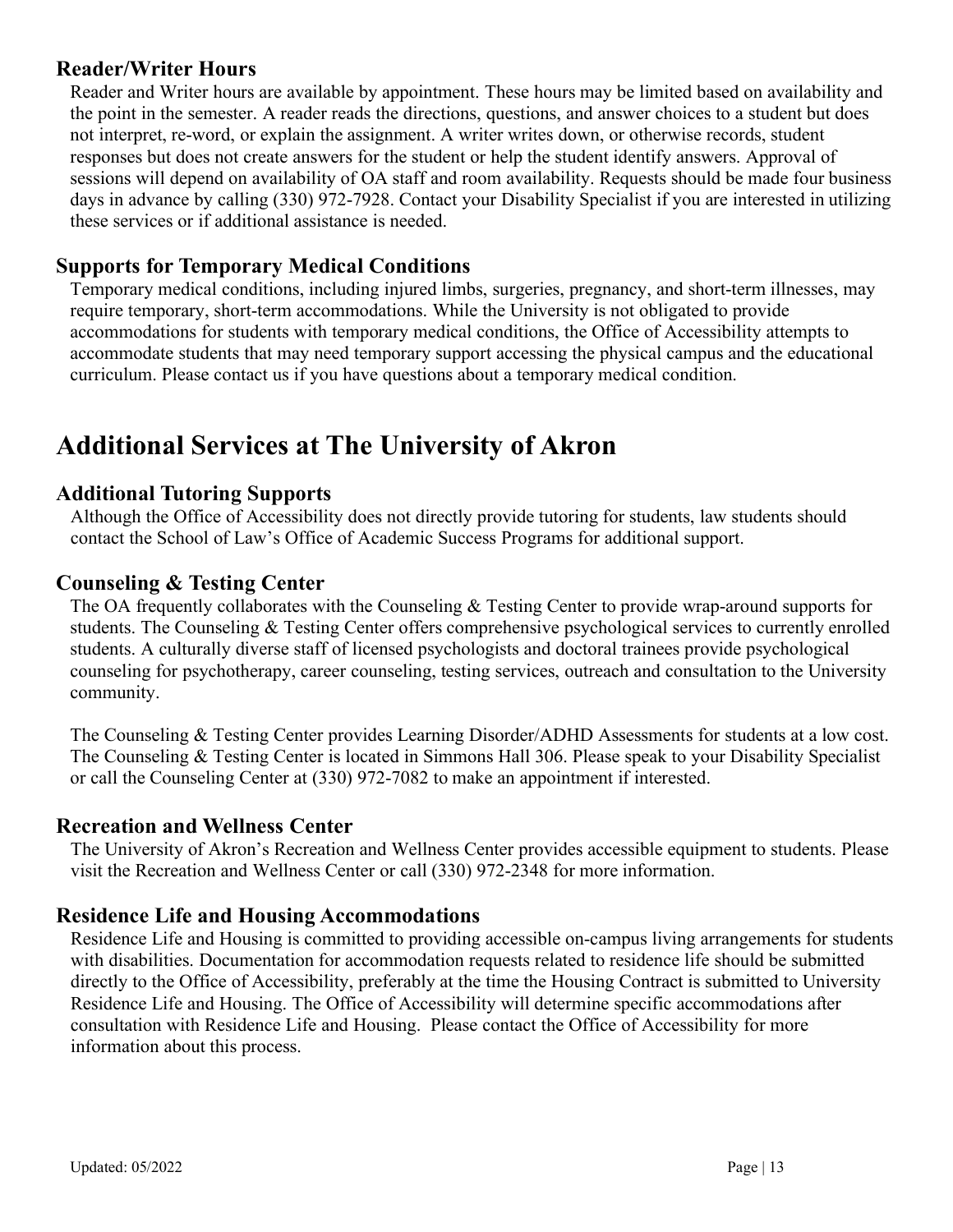# **Opportunities for Ohioans with Disabilities (OOD) College2Careers (C2C) Program**

A full-time dedicated OOD vocational rehabilitation counselor is immersed at The University of Akron to assist students with disabilities. The counselor is able to provide career counseling and purchase additional services and supports that assist students with disabilities to stay in school, successfully complete their degree, and obtain employment postgraduation. Services may include the following:

- Career exploration and counseling
- Assistive technology
- Resume and interview preparation
- Placement in paid internships
- Placement services for permanent employment after graduation
- Supports and accommodations necessary for internships and permanent employment
- Tools and licenses for employment

For more information, please contact Mara Byers via email at [mara.byers@ood.ohio.gov,](mailto:mara.byers@ood.ohio.gov) by calling (330) 972-2163, or through the online information request form at [https://www.uakron.edu/career/c2c/.](https://nam11.safelinks.protection.outlook.com/?url=https%3A%2F%2Fwww.uakron.edu%2Fcareer%2Fc2c%2F&data=04%7C01%7Cahaas%40uakron.edu%7C8a559625a55f4845ffe608d8d76071a5%7Ce8575dedd7f94ecea4aa0b32991aeedd%7C0%7C0%7C637496156712514412%7CUnknown%7CTWFpbGZsb3d8eyJWIjoiMC4wLjAwMDAiLCJQIjoiV2luMzIiLCJBTiI6Ik1haWwiLCJXVCI6Mn0%3D%7C1000&sdata=8B6Z4rBqxy2UFLxmh%2FgpyRIL0Vcdj7cJMQEpHkYCb9Y%3D&reserved=0)

# **Equal Employment Opportunity/Affirmative Action**

The University of Akron provides all students the opportunity to compete, advance and succeed at the University, and in its programs and activities, on a level playing field, without regard to race, skin color, gender or gender identity, religion, national origin, disability or age. Students are advised to contact Equal Employment Opportunity/Affirmative Action when they believe they have been treated differently because of their affiliations in one of the protected groups.

For more information, please contact Tami Hannon, Director EEO/AA, (330) 972-7300 or  $EEOCompliance@uakron.edu,$  or through the online form at [https://www.uakron.edu/hr/eeoaa/eeo](https://nam11.safelinks.protection.outlook.com/?url=https%3A%2F%2Fwww.uakron.edu%2Fhr%2Feeoaa%2Feeo-complaint&data=04%7C01%7Cahaas%40uakron.edu%7C2edc1c82d1774005581408d91548690d%7Ce8575dedd7f94ecea4aa0b32991aeedd%7C0%7C0%7C637564223001819349%7CUnknown%7CTWFpbGZsb3d8eyJWIjoiMC4wLjAwMDAiLCJQIjoiV2luMzIiLCJBTiI6Ik1haWwiLCJXVCI6Mn0%3D%7C1000&sdata=JniPJR9q2jtPzvWOlOG2GgGN5Cq1z1ZV8ACWLSeJbRk%3D&reserved=0)[complaint.](https://nam11.safelinks.protection.outlook.com/?url=https%3A%2F%2Fwww.uakron.edu%2Fhr%2Feeoaa%2Feeo-complaint&data=04%7C01%7Cahaas%40uakron.edu%7C2edc1c82d1774005581408d91548690d%7Ce8575dedd7f94ecea4aa0b32991aeedd%7C0%7C0%7C637564223001819349%7CUnknown%7CTWFpbGZsb3d8eyJWIjoiMC4wLjAwMDAiLCJQIjoiV2luMzIiLCJBTiI6Ik1haWwiLCJXVCI6Mn0%3D%7C1000&sdata=JniPJR9q2jtPzvWOlOG2GgGN5Cq1z1ZV8ACWLSeJbRk%3D&reserved=0)